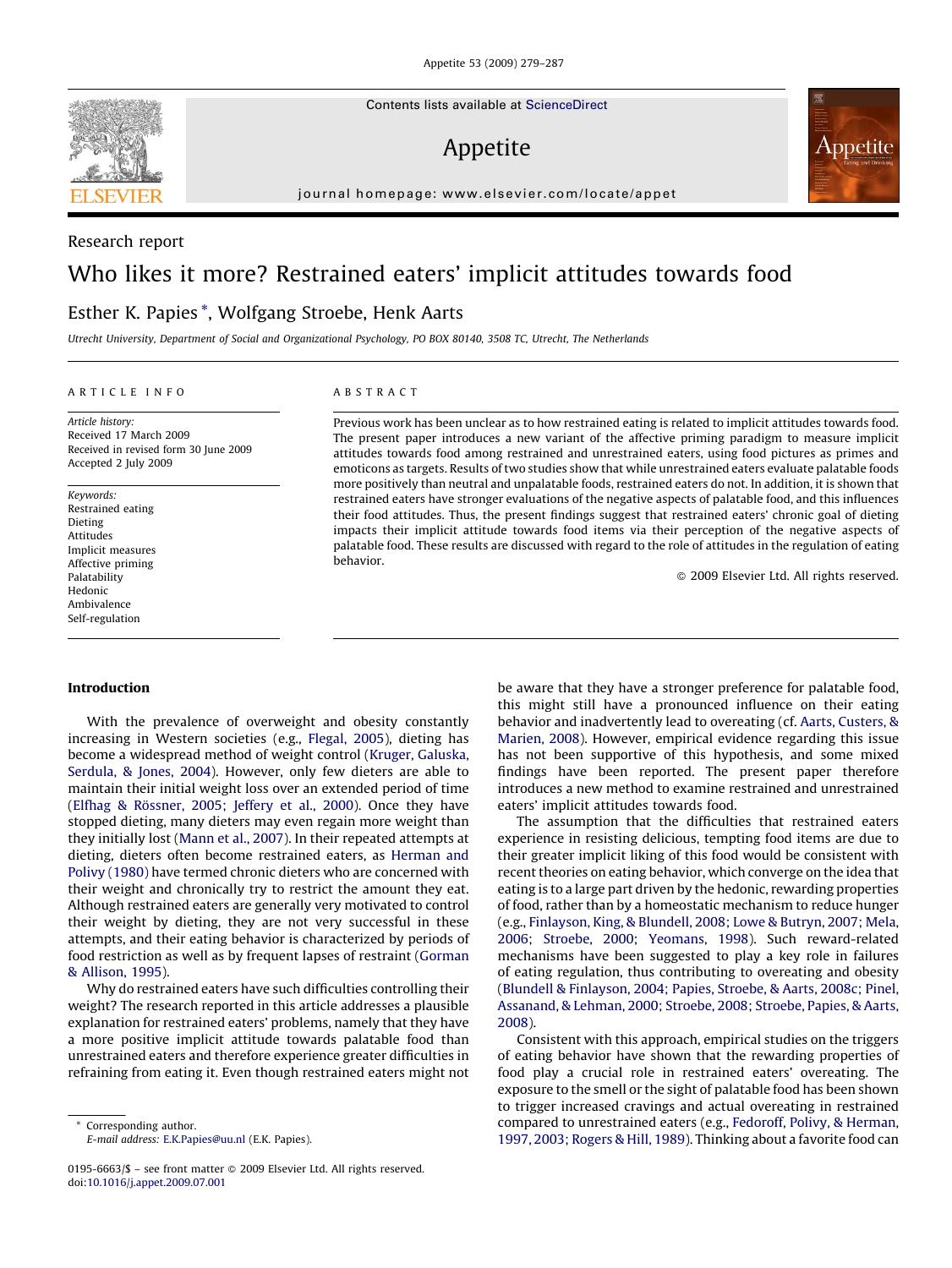have the same effects [\(Fedoroff et al., 1997; Harvey, Kemps, &](#page-7-0) [Tiggemann, 2005\)](#page-7-0), and these processes are accompanied by increased salivation when a palatable food is perceived [\(Brun](#page-7-0)[strom, Yates, & Witcomb, 2004; LeGoff & Spigelman, 1987; Tepper,](#page-7-0) [1992](#page-7-0)). Thus, palatable food triggers particularly strong appetitive reactions in restrained compared to unrestrained eaters, and this could explain their difficulties in weight-regulation.

A number of recent studies addressing the psychological mechanisms underlying these failures of self-regulation have focused especially on the spontaneous cognitive processes that are triggered by the perception of palatable food. One set of studies ([Papies, Stroebe, & Aarts, 2007](#page-7-0)) presented participants with behavior descriptions that included either palatable food (pizza, chocolate, etc.) or neutral food (oatmeal, carrots, etc.) and used reaction time measures to assess the activation of hedonic thoughts (e.g., tasty, delicious) in response to reading these behavior descriptions. These studies showed that restrained eaters ([Herman & Polivy, 1980](#page-7-0)) spontaneously activated hedonic thoughts when they read about palatable food rather than neutral food, but unrestrained eaters did not. Thus, restrained eaters easily think about the pleasure they would have in eating the presented palatable food, which could influence their subsequent behavior.

Another set of studies examined the consequences of such hedonic thoughts for restrained eaters' dieting goal ([Stroebe,](#page-7-0) [Mensink, Aarts, Schut, & Kruglanski, 2008\)](#page-7-0). Here, participants were presented very briefly (for the duration of 23 ms) with hedonic food words (e.g., tasty, delicious), before the cognitive accessibility of the goal of dieting was assessed with a computerized lexical decision task. Restrained eaters who had been presented subliminally with hedonic food words were subsequently slower to recognize dieting words than when they had been presented with food-unrelated words, indicating that hedonic food words triggered the inhibition of the dieting goal in these participants (see also [Papies, Stroebe, & Aarts, 2008b](#page-7-0)). These findings were consistent with the goal conflict model of eating developed by Stroebe and colleagues (e.g., [Stroebe, 2008; Stroebe, Papies, et al.,](#page-7-0) [2008; Stroebe, Mensink, et al., 2008\)](#page-7-0), which suggests that restrained eaters have a goal conflict between the goal of enjoying palatable food, represented by the hedonic thoughts about food, and their chronic goal of dieting. Once the goal of enjoying palatable food is activated by the perception of attractive food cues, the conflicting goal of weight control is inhibited and no longer available to guide restrained eaters' behavior. Although it is likely that this process occurs outside of restrained eaters' conscious awareness, this could be the mechanism underlying their self-regulatory failures in environments where attractive food is easily available.

The question remains, however, why restrained eaters react more strongly in this pleasure-oriented way to attractive food cues than unrestrained eaters do. The most plausible explanation would seem that restrained eaters like palatable food more than normal eaters. A number of studies have therefore tested the hypothesis that restrained eaters have more positive attitudes towards palatable food than unrestrained eaters ([Hoefling & Strack,](#page-7-0) [2008; Roefs, Herman, MacLeod, Smulders, & Jansen, 2005](#page-7-0)), using procedures such as the affective priming task ([Fazio, Sanbonmatsu,](#page-7-0) [Powell, & Kardes, 1986](#page-7-0)) or the implicit association test (IAT; [Greenwald, McGhee, & Schwartz, 1998](#page-7-0)) in order to obtain an implicit measure of participants' attitudes. These measurement procedures allow the researcher to assess participants' attitudes without asking them to self-assess and report these attitudes. Such self-reports of one's attitudes and mental processes have been shown to be unreliable and difficult for participants to do, as the processes underlying our behavior are often not accessible to introspection (e.g., [Nisbett & Wilson, 1977; Wegner, 2002\)](#page-7-0). Implicit attitude measures, on the other hand, are often obtained

by relying on reaction time tasks and therefore reflect the underlying attitude in a relatively automatic way, without the need for conscious reflection (see [de Houwer, Teige-Mocigemba,](#page-7-0) [Spruyt, & Moors, 2009,](#page-7-0) for a detailed discussion). This has the additional advantage that participants often have less control over the measurement outcome than with explicit questionnaire measures, and they may even be unaware that their attitudes toward a particular object are being assessed ([de Houwer & Moors,](#page-7-0) [2007;](#page-7-0) but see [Klauer & Teige-Mocigemba, 2007; Monteith, Voills, &](#page-7-0) [Ashburn-Nardo, 2001\)](#page-7-0). Therefore, implicit attitude measures can be especially relevant for issues where socially desirable responding might play a role ([Fazio & Olson, 2003](#page-7-0)). This is indeed the case in the domain of dieting, where restrained eaters or obese individuals might be motivated to deliberately attenuate their evaluation of high-fat, palatable food.

To date, however, the results of studies using implicit measures of attitudes provide no consistent evidence that restrained eaters have more positive attitudes towards palatable food than unrestrained eaters. [Roefs et al. \(2005\)](#page-7-0), for example, used two different implicit measures to assess attitudes towards food and found that, as expected, participants held more positive attitudes towards palatable compared to unpalatable foods. This effect, however, was equally pronounced for restrained and unrestrained eaters. In contrast, [Hoefling and](#page-7-0) [Strack \(2008\)](#page-7-0) who assessed attitudes towards high-calorie and low-calorie food attributes (''deep-fried'', ''creamy'' vs. "steamed", "light") did find a marginally significant tendency for restrained eaters to evaluate the high-calorie attributes more positively than unrestrained eaters. Finally, [Fishbach and Shah](#page-7-0) [\(2006\)](#page-7-0) assessed restrained and unrestrained participants' approach and avoidance reactions with respect to food words and to dieting and fitness words and found that restrained eaters had a tendency to spontaneously avoid, rather than approach tempting food items. However, since the reactions towards dietrelated words were assessed within the same task, participants were continuously primed with their dieting goal, which could explain why they avoided the high-fat food temptations. Thus, this study offers no clear evidence that restrained eaters associate high-fat, palatable food with an implicit avoidance tendency.

Studies examining implicit food attitudes among obese participants reveal a similarly mixed picture. While a study by [Craeynest et al. \(2005\)](#page-7-0) showed that obese youngsters had more positive implicit evaluations of both healthy and unhealthy food items than their lean counterparts, another study showed that both overweight and lean youngsters have a more positive evaluation of healthy than of unhealthy food [\(Craeynest, Crombez,](#page-7-0) [Haerens, & De Bourdeaudhuij, 2007\)](#page-7-0). Among adults, it has been found that obese participants' implicit attitudes towards palatable food did not differ from those of lean participants [\(Roefs et al.,](#page-7-0) [2006\)](#page-7-0) or were even more negative [\(Roefs & Jansen, 2002\)](#page-7-0). Although the present review of the relevant literature may not be exhaustive, it suggests that the empirical evidence so far does not provide us with a clear answer to the question whether their greater liking of palatable food could be the major reason for the difficulty restrained eaters experience in resisting tempting food. To address this issue, the present paper introduces a new variant of the affective priming paradigm [\(Fazio et al., 1986](#page-7-0)) to examine restrained and unrestrained eaters' attitudes towards food. The affective priming paradigm has been shown to be suited to reveal implicit measures of food attitudes ([Lamote, Hermans, Baeyens, &](#page-7-0) [Eelen, 2004; Roefs et al., 2005\)](#page-7-0). Study 1 uses a new picture-symbol variant of the affective priming task to assess restrained and unrestrained eaters' attitudes towards different types of food, and Study 2 also investigates the role of attitudinal ambivalence in implicit measures of food attitudes.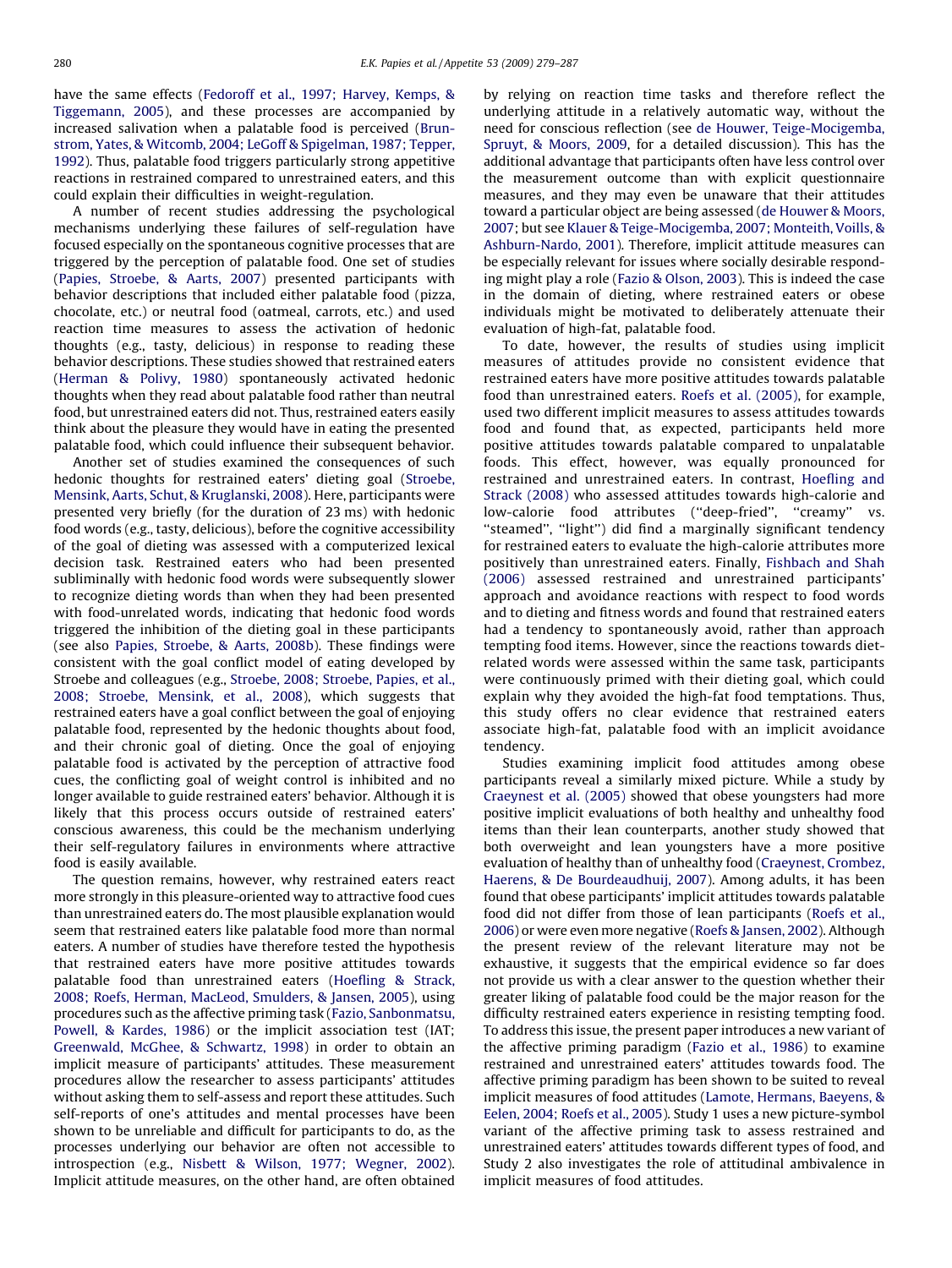#### Study 1

This study introduces an innovative variant of the affective priming task that uses pictures as primes and nonverbal affective symbols as targets. In the affective priming paradigm ([Fazio & Olson, 2003; Fazio et al., 1986\)](#page-7-0), an attitude object (the prime) is presented briefly on the computer screen, followed by a positive or negative attribute (the target) that participants have to classify according to its valence. Because the primes automatically activate positive or negative affect, reactions to the targets are faster if their affective valence matches the valence of the prime (congruent trials) than if their valence differs from the valence of the prime (incongruent trials). Participants' attitudes towards the primes can then be inferred from the difference in reaction times between congruent and incongruent trials.

Most affective priming studies use words as both primes and targets (see [Klauer & Musch, 2003,](#page-7-0) for an overview). However, in the present work we used food pictures instead of food names to measure food attitudes in a vivid and highly ecologically valid manner. In order to tap into participants' spontaneous affective reactions without them having to semantically process words, we used valenced symbols as targets, while most earlier studies with pictures as primes still used words as targets (see [Klauer & Musch,](#page-7-0) [2003\)](#page-7-0). Thus, we showed participants a picture of a food item followed by a positive or negative emoticon ( $\odot$  vs  $\odot$ ), which they simply had to classify as positive or negative. This way, we tap into participants' spontaneous affective reactions to the food items without the need for lexical processing. In order to test for the occurrence of a general affective priming effect and therefore establish the validity of our variant of the paradigm, we also included positive and negative non-food pictures in the present task. In addition, this allows us to examine whether restrained eaters differ from unrestrained eaters specifically in their evaluation of food pictures, rather than in their evaluation of pictorial stimuli in general.

#### Method

#### Participants and design

Ninety-one female students of Utrecht University (mean age 20.5 years,  $SD = 2.2$ ) participated in the study in exchange for  $\epsilon$ 3 or course credit. Mean BMI of the participants was 21.2, SD = 1.89. The study had a 3 (food type: palatable vs. neutral vs. unpalatable)  $\times$  2 (target: positive vs. negative) within-participants design, with dietary restraint included as a continuous variable.

#### Materials

In the picture-symbol affective priming task, participants were presented with 5 pictures of high-fat, palatable food items (e.g., pizza, cake), 5 pictures of neutral food items (e.g., lettuce, soup) and 5 pictures of unpalatable food items (e.g., cooked cabbage, blood sausage). Five positive and 5 negative food-unrelated pictures were also included, as well as 5 neutral filler items. All items were selected on the basis of a pilot study ( $N = 137$ ), in which they were rated for valence on a 5-point scale. Mean ratings for palatable food items ( $M = 4.19$ ,  $SE = .06$ ) were higher than for neutral food items ( $M = 3.12$ ,  $SE = .06$ ),  $F(1, 136) = 174.92$ ,  $p = .000$ ,  $\mathsf{m_{p}^{2}}=$  .56, which were rated higher than unpalatable food items (M = 1.85, *SE* = .06), F(1, 136) = 331.06, p = .00,  $\eta_{\rm p}^2 =$  .71. Likewise, mean ratings for positive pictures ( $M = 4.61$ ,  $SE = .04$ ) were higher than for the neutral filler pictures  $(M = 3.05, SE = .05)$ ,  $F(1,$ 136) = 655.16,  $p = .00$ ,  $\eta_p^2 = .83$ , which were higher than for negative pictures ( $M = 1.57$ ,  $SE = .05$ ),  $F(1, 136) = 478.55$ ,  $p = .00$ ,  $\mathsf{m_{p}^{2}}=$  .78. We did not control for participants' familiarity with the items displayed in the pictures. As targets in the affective priming study, we used two emoticons commonly used to denote positive and negative affect ( $\odot$  and  $\odot$ ).

#### Procedure

Participants were greeted by the experimenter and seated in individual cubicles containing a desktop computer, which presented all materials and instructions.

Participants were told that the experiment was designed to examine how people react to certain stimuli. They were instructed that they would see a picture, followed by a smiley symbol, and that their only task was to indicate whether the smiley was a positive or negative one, by pressing the clearly marked keys for their responses. Participants were asked to react as quickly and as accurately as possible. The affective priming task started with 10 practice trials with different, foodunrelated pictures, in which participants were given feedback if their response was incorrect.

The affective priming task consisted of 60 trials, of which 30 trials contained a food picture and 30 contained a food-unrelated picture. All trials were presented in random order, which was unique for each participant. Each of the 30 pictures was presented once followed by a positive emoticon and once by a negative emoticon. Each trial started with the presentation of the picture for 250 ms, followed by a blank for 50 ms, resulting in a stimulusonset-asynchrony (SOA) of 300 ms (see [Hermans, De Houwer, &](#page-7-0) [Eelen, 1994\)](#page-7-0). Then, the emoticon was presented, which stayed on the screen until participants gave a response. The intertrial interval was 1500 ms.

#### Restrained eating scale

After the affective priming task, participants completed the Dutch version of the Revised Restraint Scale ([Herman & Polivy,](#page-7-0) [1980\)](#page-7-0). However, the Restraint Scale has been shown to consist of two separate subscales, namely Concern for Dieting and Weight Fluctuations [\(Gorman & Allison, 1995; van Strien, Breteler, &](#page-7-0) [Ouwens, 2002; Wardle, 1986](#page-7-0)). In line with earlier research, we therefore used the Concern for Dieting subscale in this study, which has been recommended to identify participants' chronic motivation to control their weight by dieting [\(Papies et al., 2007;](#page-7-0) [Stroebe, Mensink, et al., 2008; van Strien et al., 2002;](#page-7-0) see Table 1 for the statistics of these scales).

#### Results and discussion

The computer recorded the time it took participants to indicate whether the presented emoticon was positive or negative. Reaction times on trials with errors or reaction times larger than two standard deviations from the trial mean were excluded from analyses. In order to determine participants' attitudes, a positivity index was constructed per item type by subtracting response latencies for positive targets from response latencies for negative targets. Thus, higher scores on this index indicate a more positive implicit attitude.

#### Table 1

#### Statistics of the measures used, and correlations between the Concern for Dieting subscale, the Weight Fluctuations subscale of the Restraint Scale ([0](#page-7-0)) and BMI (Study 1).

|                                                      | Μ     | SD   |                     |                     |    | $\overline{\mathcal{A}}$ |
|------------------------------------------------------|-------|------|---------------------|---------------------|----|--------------------------|
| 1. Restraint (Concern for Dieting;<br>range $1-15$ ) | 6.53  | 3.19 |                     |                     |    |                          |
| 2. Restraint (Weight Fluctuations;<br>range $0-11$ ) | 4.32  | 2.47 | $.49$ <sup>**</sup> |                     |    |                          |
| 3. Restraint (complete scale)                        | 10.85 | 4.90 | $.90^{**}$          | $.82$ <sup>**</sup> |    |                          |
| 4. BMI                                               | 21.45 | 2.81 | .06                 | $32$ <sup>**</sup>  | 20 |                          |

 $*$   $p < .01$  level (two-tailed).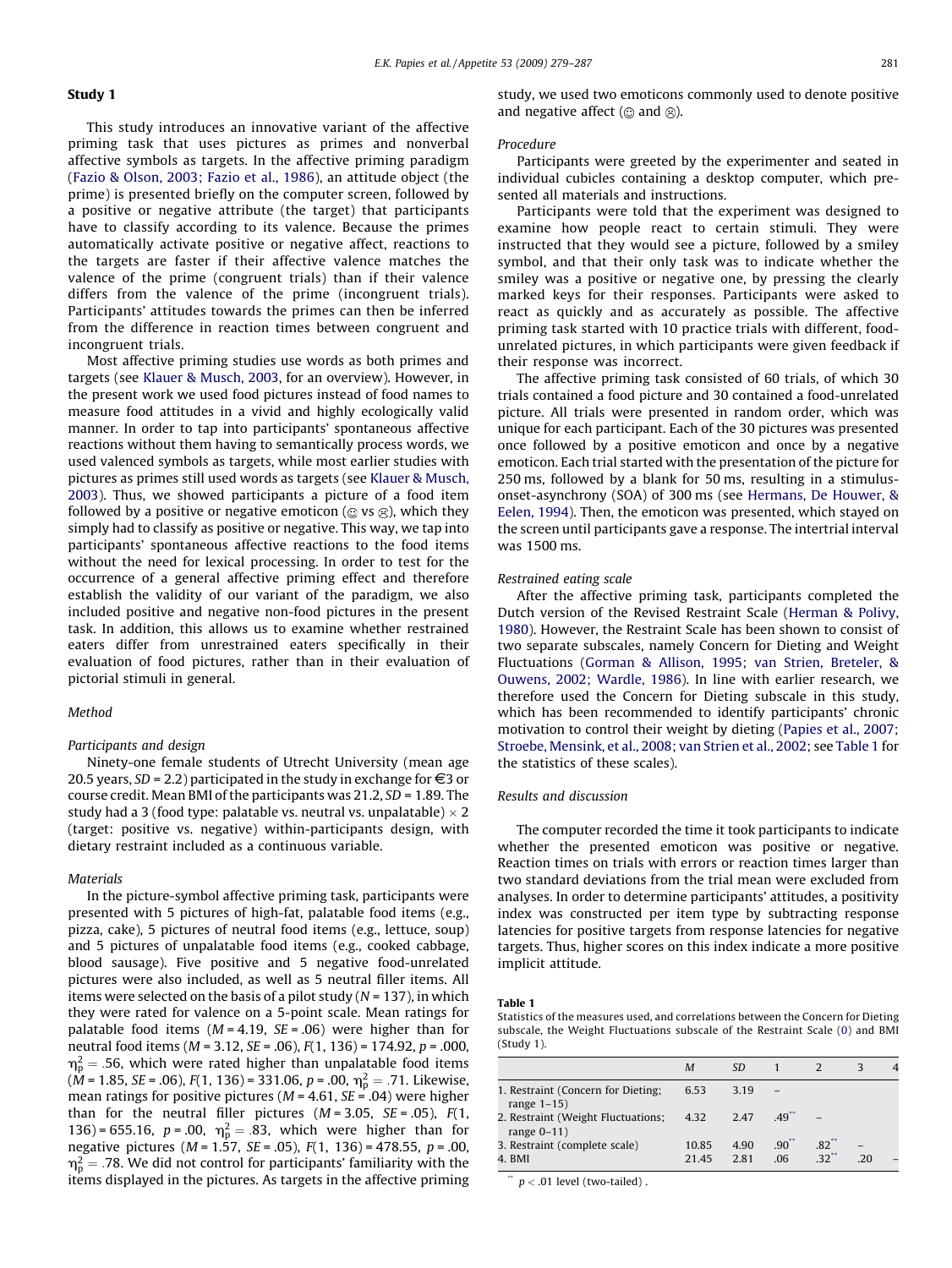

Fig. 1. Affective priming scores for restrained and unrestrained eaters as a function of food type (Study 1). Higher scores indicate a more positive attitude. Affective priming scores are predicted with the regression model on the basis of values one standard deviation above and below the mean of the Concern for dieting scale (see [Aiken & West, 1991](#page-7-0), for this method).

In order to verify that our picture-symbol variant of the affective priming paradigm is suited for revealing implicit evaluations of pictorial stimuli, we first analyzed the affective priming scores for positive and negative non-food pictures<sup>1</sup>. This analysis revealed a main effect of trial type, F(1, 89) = 10.83, p = .001,  $\eta_{\rm p}^2 =$  .11, such that affective priming scores for positive items ( $M = 7.51$ ,  $SE = 5.51$ ) were higher than for negative items ( $M = -19.20$ ,  $SE = 6.41$ ). Importantly, this effect was not qualified by an interaction of trial type with restraint,  $F(1, 89)$  = 2.03,  $p = .16$ ,  $\eta_{p}^{2} = .02$ . This suggests that the positive and negative non-food pictures were spontaneously evaluated, by both restrained eaters and unrestrained eaters alike. Additional analyses of the absolute reaction times, rather than the affective priming scores, showed that restrained eaters' general response speed on non-food trials ( $M = 514$  ms,  $SE = 8.26$ ) did not differ from the response speed of unrestrained eaters on non-food trials ( $M = 517$  ms,  $SE = 8.39$ ),  $F(1, 89) = .1$ , ns.

The main dependent variable was restrained and unrestrained eaters' affective priming score with regard to food stimuli, which we analyzed with a regression analysis in the General Linear Model. This revealed a main effect of food type,  $F(2, 88) = 7.03$ ,  $p = .001$ ,  $\mathsf{m_{p}^{2}}=$  .138, which was qualified by an interaction between restraint scores and food type,  $F(2,88)$  = 3.89,  $p$  = .024,  $\eta_p^2 = .081$ . In order to examine the nature of this interaction, the effect of food type was tested for restrained eaters (one standard deviation above the scale mean; [Aiken & West, 1991\)](#page-7-0) and for unrestrained eaters (one standard deviation below the mean) separately. These analyses revealed that while there was a strong effect of food type among unrestrained eaters, F(2, 88) = 10.54, p = .000,  $\eta_{\rm p}^2 =$  .19, there was no effect of food type among restrained eaters,  $F(2, 88)$  = .29, ns. As Fig. 1 shows, unrestrained eaters evaluated palatable food more positively than neutral and unpalatable food, whereas restrained eaters do not show this effect. In other words, restrained eaters were found to hold the same evaluation of palatable as of other kinds of food, while unrestrained eaters displayed a strong preference for palatable over other kinds of food. Again, additional analyses of the absolute reaction times, rather than the affective priming scores, showed that restrained eaters' general response speed on food-trials  $(M = 523 \text{ ms}, \text{SE} = 9.55)$  did not differ from the response speed of unrestrained eaters on food-trials  $(M = 528 \text{ ms}, \text{ } SE = 9.70), F(1,$  $89$ ) = .14, ns.

#### Study 2

In Study 1, we introduced a new variant of the affective priming paradigm to provide us with an implicit measure of food attitudes. This picture-symbol affective priming task was suited for revealing attitudes towards positive and negative non-food stimuli, as it showed a general affective priming effect. In addition, it was sensitive to differences between types of food, and to individual differences in participants' attitudes towards these foods. We argue that the affective priming scores obtained with this new variant of the affective priming paradigm are an implicit measure of attitudes towards food in the sense that participants had less control over the processes leading to the affective priming scores than over the outcome of more explicit measures. In addition, the task allowed us to assess participants' food attitudes without asking them to evaluate the food objects [\(de Houwer & Moors, 2007\)](#page-7-0).

Since restrained eaters were not found to hold more positive attitudes towards palatable food compared to other foods, our findings suggest that implicit attitude measures do not provide us with an explanation why these individuals easily overeat when confronted with palatable, high-calorie foods (see also [Roefs et al.,](#page-7-0) [2005; Roefs & Jansen, 2002\)](#page-7-0). The question then arises, however, why restrained eaters do not seem to have a more implicit positive evaluation of palatable food compared to other food at all. Previous research has shown that for restrained eaters, their chronic goal of dieting is incompatible with enjoying palatable food [\(Papies,](#page-7-0) [Stroebe, & Aarts, 2008a; Papies et al., 2008b; Stroebe, Mensink,](#page-7-0) [et al., 2008](#page-7-0)). This goal conflict makes them highly ambivalent towards such food items ([Stroebe, Mensink, et al., 2008](#page-7-0)). We suggest that this ambivalence causes their attenuated evaluations of palatable food, such that the differences between restrained and unrestrained eaters obtained in Study 1 may be mediated by their ambivalence towards food. In order to test this hypothesis, we included a measure of ambivalence in Study 2.

Attitudinal ambivalence refers to holding both strong positive and strong negative evaluations of an attitude object at the same time [\(Conner & Sparks, 2002\)](#page-7-0), and it can be assessed in different ways. While measures of experienced ambivalence ask participants to indicate the degree of conflict that they experience with regard to a certain attitude object ([Conner & Sparks, 2002\)](#page-7-0), measures of structural ambivalence ask participants to rate their evaluation of the positive and the negative aspects of the attitude object separately ([Conner & Sparks, 2002; Kaplan, 1972](#page-7-0)). These separate measures can then be combined into one measure of ambivalence. This way, structural ambivalence measures provide not only an overall measure of ambivalence, but it can also be determined whether this ambivalence is especially due to the evaluation of the positive or the negative aspects of the attitude object. [Stroebe et al. \(2008a\),](#page-7-0) for example, found that restrained eaters' ambivalence towards palatable food was more strongly driven by their perception of the negative aspects than by the positive aspects of palatable food. In line with these findings, we included a measure of structural ambivalence in Study 2 and hypothesized that restrained eaters would differ from unrestrained eaters especially in their evaluation of the negative aspects of palatable food, as this most strongly reflects the fact that palatable food is incompatible with their dieting goal. This component of ambivalence might influence restrained eaters' attitudes towards food as measured in our variant of the affective priming task.

#### Method

#### Participants and design

One hundred students of Utrecht University (35 men, 65 women; mean age 20.07 years,  $SD = 2.60$ ) participated in the study

 $1$  Reliability analyses showed that the internal consistency of these summary scores was rather low (Cronbach's  $\alpha$  = .37 for negative items and  $\alpha$  = .38 for positive items), which is nonetheless comparable to reliability indices reported in other studies using the affective priming paradigm (e.g., [Banse, 2001; Wentura et al.,](#page-7-0) [2005](#page-7-0)). This could partially be due to the low number of stimuli per category (i.e., five), and to the randomization of trials which was different for each participant [\(Banse, 2001](#page-7-0)).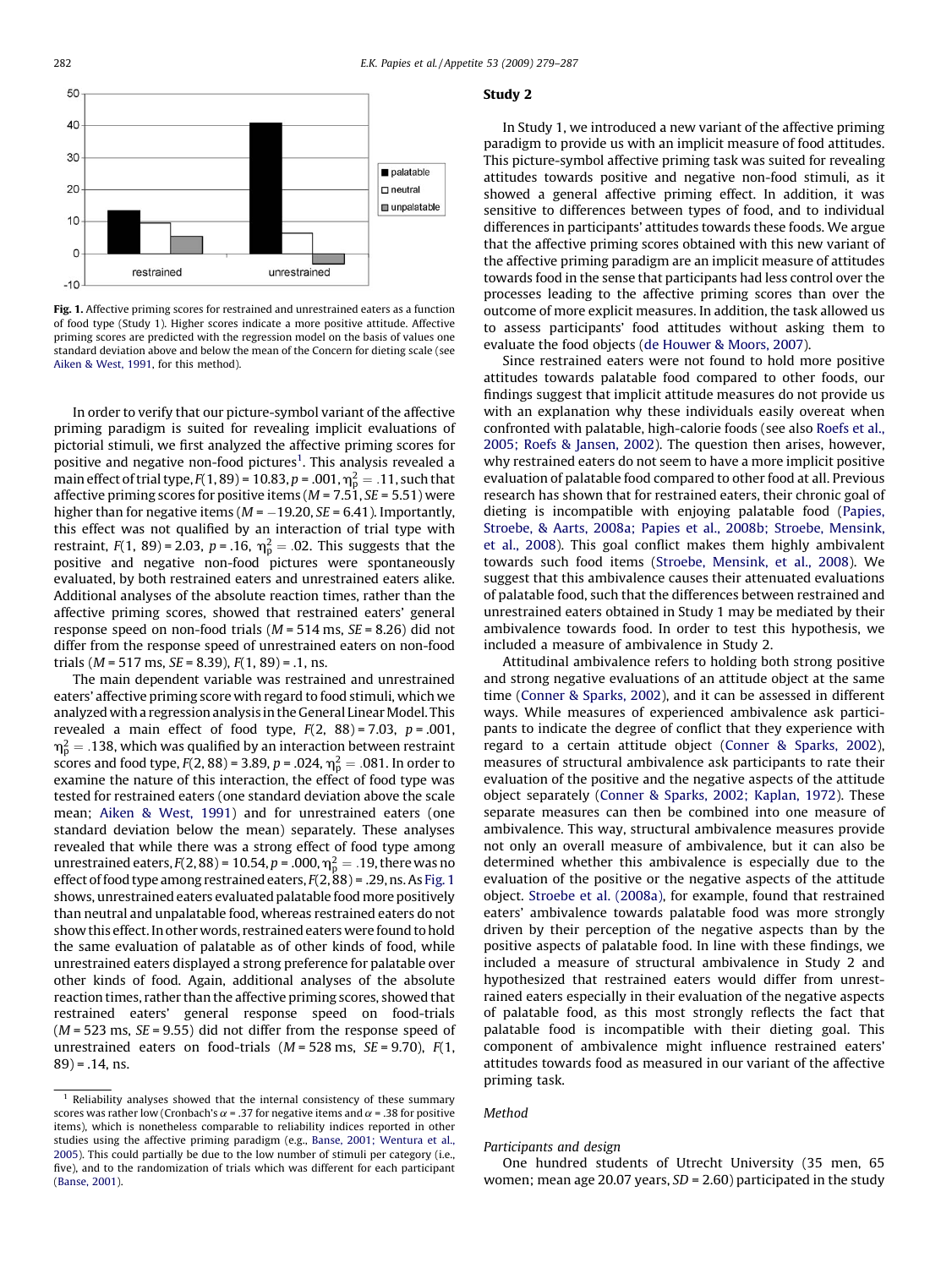in exchange for  $\epsilon$ 3 or course credit. Mean BMI of the participants was  $21.73$  (SD = 2.74). The study had a 2 (food type: palatable vs. neutral)  $\times$  2 (target: positive vs. negative) within-participants design, with dietary restraint included as a continuous variable. None of the results reported below were qualified by the gender of the participants (all  $F < 1.4$ ), so gender is not discussed any further.

#### Procedure

Participants were greeted by the experimenter and seated in individual cubicles containing a desktop computer, which presented all materials and instructions. Participants first completed the affective priming task and then filled in the Restrained eating scale and the measure of ambivalence. Finally, participants were debriefed, paid, and thanked.

Affective priming task. The affective priming task contained 5 pictures of high-fat, palatable food items and 5 pictures of neutral food items. Since no differences were found in Study 1 between neutral and unpalatable food items, only palatable and neutral items were included in Study 2. Five positive and 5 negative foodunrelated pictures were included, as well as 5 neutral pictures as filler items. Targets were the same as in Study 1. The pictures were again presented for 250 ms, followed by a 50 ms blank and then followed by the target stimulus. All trials were presented twice, resulting in a total of 100 trials presented in random order.

Ambivalence towards food. Next, we measured ambivalence towards high-fat, palatable food, since earlier research has shown that restrained eaters are ambivalent towards these foods because eating them interferes with their dieting goal ([Stroebe, Mensink,](#page-7-0) [et al., 2008; Stroebe, Papies, et al., 2008\)](#page-7-0). To assess their structural ambivalence, participants were presented with the same high-fat, palatable food pictures as in the affective priming task. Using a 9 point scale, they were first asked to rate how positive they found the positive aspects of the presented food item, ignoring the negative aspects, and then to rate how negative they found the negative aspects of the item while ignoring the positive aspects. Cronbach's alpha was .76 and .89 for the positive and negative aspects of palatable food, respectively. These measures were combined into a measure of ambivalence towards palatable food ( $\alpha$  = .87) using the Griffin formula [\(Thompson, Zanna, & Griffin, 1995\)](#page-7-0). This formula calculates ambivalence in such a way that ambivalence scores increase as the positive and negative evaluations of the attitude object become more extreme, and as they become more equal in value (Ambivalence =  $(P + N)/2 - |P - N|$ ). Thus, higher scores on this measure indicate a greater degree of ambivalence.

#### Results and discussion

Table 2 presents the correlations between the measures of restraint and the measure of ambivalence and its separate components. Restrained eating was not correlated with the overall measure of structural ambivalence or with the positive component



Fig. 2. Affective priming scores for restrained and unrestrained eaters as a function of food type (Study 2). Higher scores indicate a more positive attitude. Affective priming scores are predicted with the regression model on the basis of values one standard deviation above and below the mean of the Concern for dieting scale (see [Aiken & West, 1991,](#page-7-0) for this method).

of ambivalence, but, as in [Stroebe, Mensink, et al. \(2008\),](#page-7-0) it was correlated with the negative component of ambivalence. This indicates that their chronic goal of dieting enhances restrained eaters' perception of the negative aspects of palatable food. Also as in [Stroebe, Mensink, et al. \(2008\)](#page-7-0), structural ambivalence towards palatable food was especially driven by the negative evaluations of palatable food.

As in Study 1, the main dependent variable was the time it took restrained and unrestrained eaters to classify the targets in the affective priming task. A positivity index was again constructed based on reaction times in trials with correct answers no more than two standard deviations from the mean. Again, we first analyzed the affective priming scores on non-food items, which revealed the expected effect of trial type,  $F(1, 98) = 4.01$ ,  $p = .048$ ,  $\eta^2 = .039$ , such that positive items had a higher affective priming score  $(M = 5.65,$  $SE = 3.98$ ) than negative items ( $M = -5.30$ ,  $SE = 4.74$ ). As in Study 1, this effect was not qualified by an interaction with restraint,  $F(1, 1)$  $98$ ) = .99, ns.

Next, we analyzed affective priming scores with regard to food items. A regression analysis in the General Linear Model revealed a main effect of food type,  $F(1, 98) = 16.26$ ,  $p = .000$ ,  $\eta^2 = .14$ , which was qualified by an interaction between restraint scores and food type,  $F(1, 98) = 8.87$ ,  $p = .004$ ,  $\eta^2 = .08$ . While there was a strong effect of food type among unrestrained eaters,  $F(1, 98) = 25.11$ ,  $p = .000$ ,  $\eta^2 = .20$ , there was no effect of food type among restrained eaters,  $F(1, 98) = .58$ ,  $p = .45$ ,  $\eta^2 < .01$ . As Fig. 2 shows, unrestrained eaters evaluated palatable food more positively than neutral food, whereas restrained eaters did not show this effect. Thus, the findings of Study 1 were replicated.

#### Effect of ambivalence

Next, we tested whether restrained eaters' ambivalence towards palatable food influenced their food attitudes measured in the

#### Table 2

Statistics of the measures used and correlations between restrained eating, the measure of ambivalence and its separate components, and the affective priming scores for food (Study 2).

|                                          | M       | <b>SD</b> |                          |     |                          | 4                        |                   |  |
|------------------------------------------|---------|-----------|--------------------------|-----|--------------------------|--------------------------|-------------------|--|
| 1. Structural ambivalence pal. food      | 3.93    | 2.81      | $\overline{\phantom{a}}$ |     |                          |                          |                   |  |
| 2. Palatable food positive               | 7.19    | 1.33      | .37                      | -   |                          |                          |                   |  |
| 3. Palatable food negative               | 5.77    | 2.13      | $.84$ <sup>*</sup>       | .03 | $\overline{\phantom{m}}$ |                          |                   |  |
| 4. Restraint (concern for dieting)       | 6.23    | 3.65      | .11                      | .10 | .22                      | $\overline{\phantom{m}}$ |                   |  |
| 5. Affective priming scores pal. food    | 14.57   | 41.44     | $-.02$                   | .08 | $-.10$                   | $-.07$                   | $\qquad \qquad -$ |  |
| 6. Affective priming scores neutral food | $-4.16$ | 43.20     | $.21^{\degree}$          | .10 | .18                      | .25                      | $.37$ **          |  |
|                                          |         |           |                          |     |                          |                          |                   |  |

 $p < .05$  level (two-tailed).

 $p < .01$  level (two-tailed).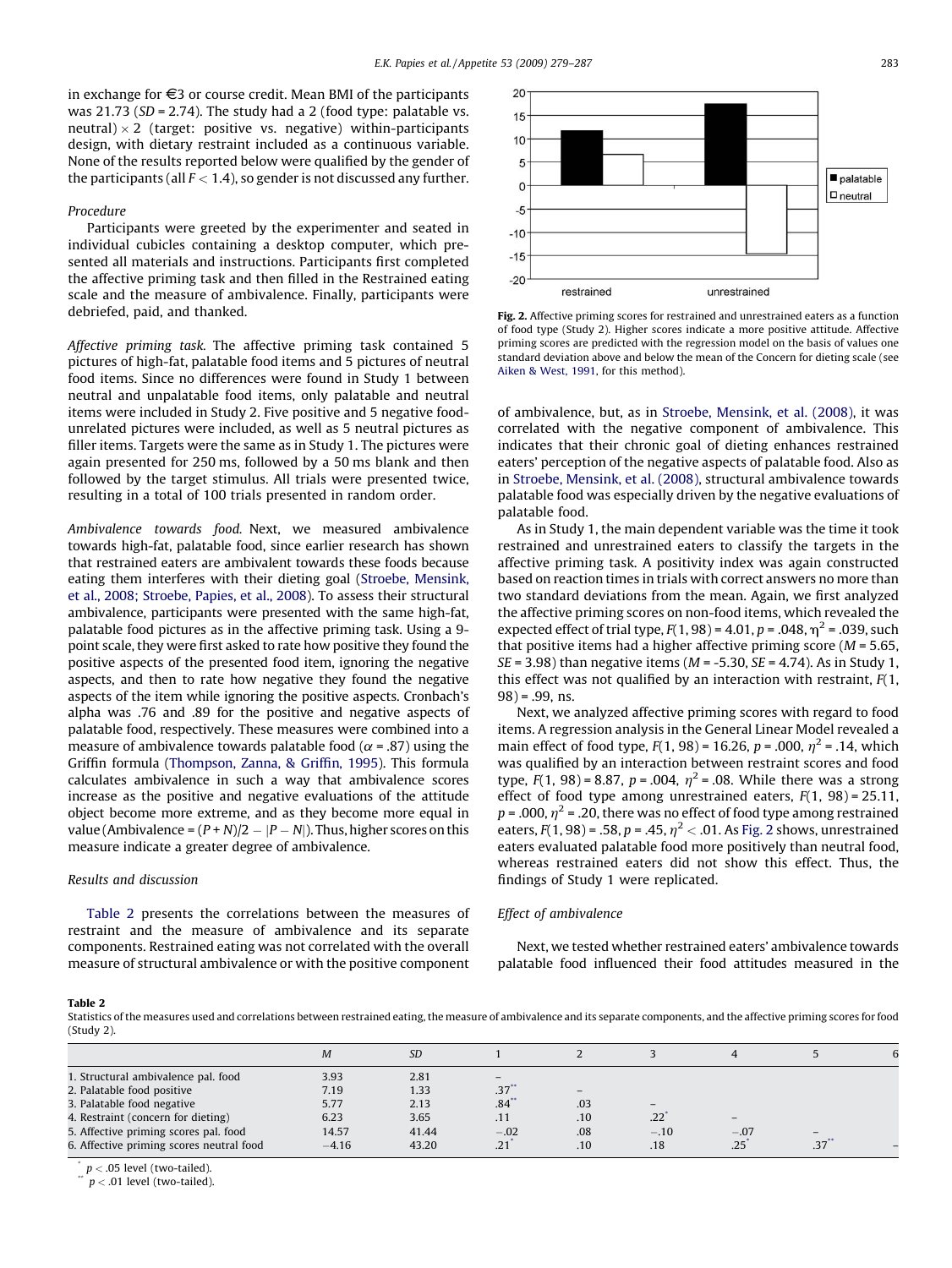

Fig. 3. Affective priming scores as a function of food type and scores on the scale assessing negative aspects of palatable food (Study 2). Higher affective priming scores indicate a more positive attitude. Affective priming scores are predicted with the regression model on the basis of values one standard deviation above and below the mean of the scale assessing negative aspects of palatable food (see [Aiken &](#page-7-0) [West, 1991,](#page-7-0) for this method).

affective priming task. Because only the component of structural ambivalence that measured negative evaluations of palatable food was significantly correlated with restraint scores, we first tested whether this measure influenced attitudes towards palatable and neutral food. This analysis revealed a main effect of food type, F(1, 98) = 15.34,  $p = .00$ ,  $\eta^2 = .14$ , which was qualified by an interaction with scores on the negative evaluations of palatable food,  $F(1, 1)$ 98) = 6.40,  $p = .01$ ,  $\eta^2 = .06$ . Among participants who scored high on this negative component of ambivalence, there was no effect of food type,  $F(1, 98) = .95$ ,  $p = .33$ ,  $\eta^2 = .01$ , while participants low on this measure had a much more positive affective priming score for palatable food than for neutral food,  $F(1, 98) = 21.88$ ,  $p = .00$ ,  $\eta^2 = .18$ (see Fig. 3). Thus, the negative evaluations of palatable food had the same effect on the implicit attitude measure as restrained eating.

Finally, we were interested to see whether the fact that restrained eaters show no affective priming effect towards food stimuli could be due to their enhanced evaluation of the negative aspects of palatable food. We decided to conduct an exploratory mediation analysis and hypothesized that the effect of restraint on affective priming scores for palatable and neutral food items might be attenuated when scores on the negative evaluation of palatable food are included in the analysis. At the same time, if the effect of these negative evaluations is also significant, then this might be an indication of a (partial) mediation of the effect of restraint on food attitudes by the negative evaluation of palatable food [\(Baron &](#page-7-0) [Kenny, 1986\)](#page-7-0). We therefore conducted a regression analysis on affective priming scores for palatable and neutral food in which we simultaneously entered both participants' restraint scores and their negative evaluations of palatable food. Results showed that indeed, when the negative evaluations were included in the analysis predicting affective priming scores from restrained eating, the effect of restraint was still significant, but reduced,  $F(1, 1)$ 97) = 6.36, p = .013,  $\eta^2$  = .06. At the same time, the effect of the negative evaluation of palatable food was also significant,  $F(1, 1)$ 97) = 3.98,  $p = .049$ ,  $\eta^2 = .039$ . Although exploratory and pointing only towards a partial mediation, together, these findings suggest that restrained eaters' enhanced negative evaluations of palatable food do play a role in the fact that in contrast to unrestrained eaters, they do not display more positive attitudes towards palatable food than towards neutral food.

#### General discussion

Do restrained eaters have a more positive attitude towards high-fat, palatable food than unrestrained eaters, which could explain their overeating? Or do they evaluate palatable food less favorably because it interferes with their dieting goal? The present work addressed these questions by means of a new picture-symbol variant of the affective priming paradigm, and by including the negative component of attitudinal ambivalence as an explanatory variable in the analysis of food attitudes.

The results of two studies showed that while unrestrained eaters evaluate palatable food more positively than neutral or unpalatable food, restrained eaters do not. Restrained eaters hold a more pronounced evaluation of the negative aspects of palatable food, most likely because it is incompatible with their chronic goal of dieting, and this influences their implicit attitudes towards food. Indeed, it was not structural ambivalence as a whole, but rather the negative component of ambivalence, which affected participants' scores on the implicit attitude measure, as this most strongly reflects restrained eaters' goal of dieting.

In the present study, we only found evidence for a partial mediation of affective priming scores by the negative evaluation of palatable food. This could be due to relatively low correlations between restraint on the one hand and ambivalence and its separate components on the other hand, compared to the results of [Stroebe, Mensink, et al. \(2008\),](#page-7-0) who found a correlation of substantial size  $(r = 0.53)$ . These lower correlations might be attributable to the fact that we measured the positive and negative evaluations of separate palatable food items, presented in ten individual pictures, rather than towards palatable food as a category, as was done by Stroebe and colleagues. The negative evaluations themselves, however, were a strong predictor of affective priming scores that produced the same pattern of means as actual restraint scores. This suggests that while both of the measures influence participants' attitudes in a similar way and do overlap in the variance that they explain, they are also partially independent. Further research should examine the effect of a chronic dieting goal on ambivalence towards food, and the role of goal-dependent ambivalence on implicit attitude measures more generally, since to our knowledge, the present studies are the first to examine this relationship.

In addition, the present work could only provide a preliminary indication that ambivalence contributes to the affective priming effect. Future studies could make use of an experimental manipulation of ambivalence towards food objects to more thoroughly examine the role of stronger and weaker ambivalence on implicit attitude measures. In addition, the effect of individual differences in goal-dependent ambivalence could be weakened or enhanced by experimental manipulations that render either the hedonic aspects of food, or the conflicting dieting goal more salient. When hedonic thoughts about food are active in restrained eaters, the dieting goal should be inhibited and not influence their attitudes towards food. As a result, the implicit food attitudes of restrained eaters should resemble those of unrestrained eaters, with palatable food being evaluated more positively than neutral and unpalatable food.

Our findings on restrained eaters' food attitudes are in line with recent research by Stroebe and colleagues ([Stroebe, Mensink, et al.,](#page-7-0) [2008; Stroebe, Papies, et al., 2008\)](#page-7-0), which suggests that restrained eaters experience a goal conflict between the goal of enjoying palatable food and the goal of dieting. The fact that in our studies, participants' awareness of the negative aspects of palatable of food was related to implicit food attitudes suggests that the attitude measure that we used in the current studies reflects a ''summary evaluation'' of the presented food items, which indeed corresponds to the definition of the attitude concept [\(Eagly & Chaiken, 1993\)](#page-7-0). Per definition, this summary evaluation also integrates information on the negative aspects of the otherwise highly attractive palatable food. In other words, restrained eaters' attitude towards palatable food is less positive than that of unrestrained eaters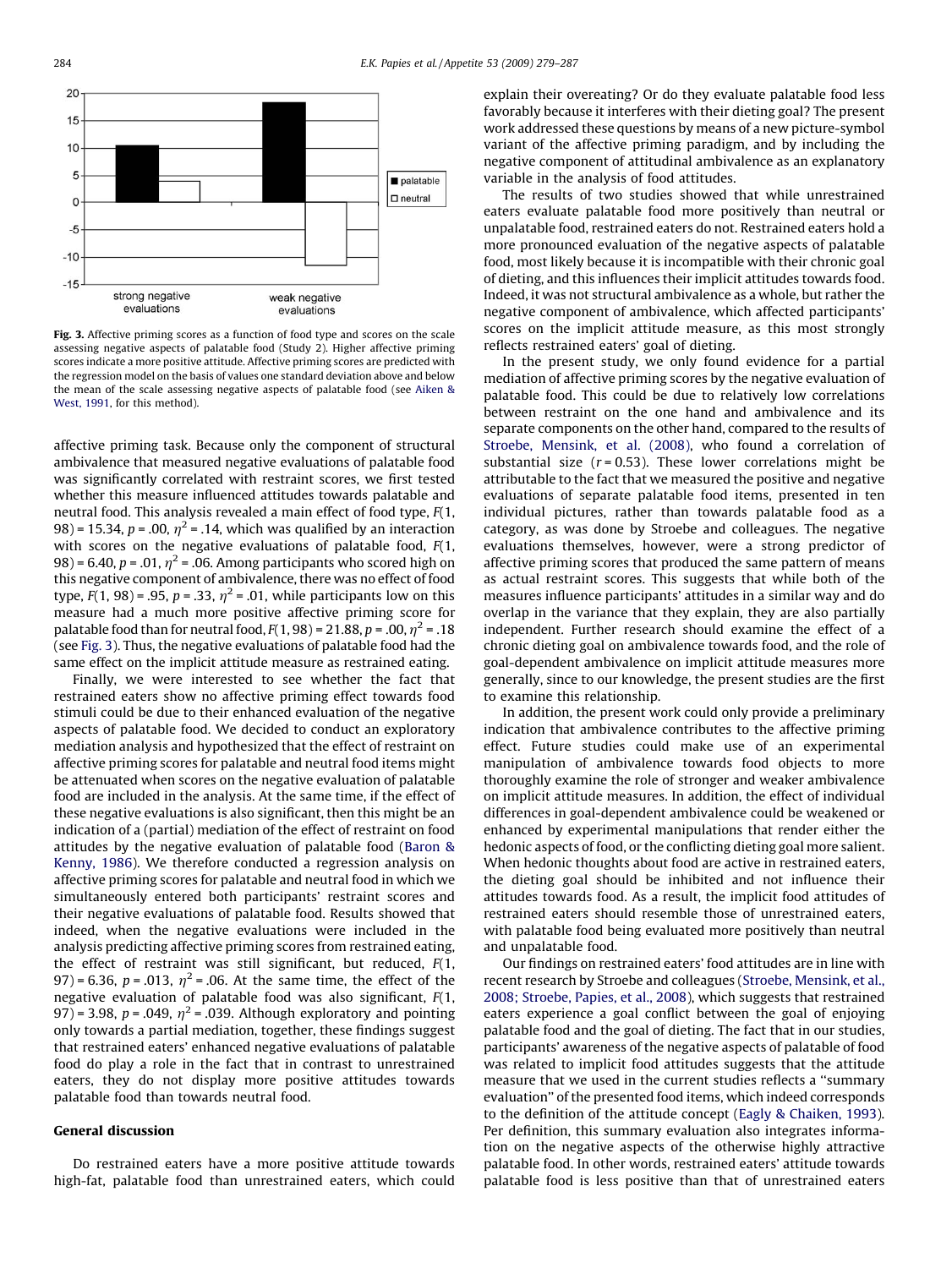because their attitudes also reflect the fact that the palatable food interferes with their goal of dieting (see also [Hoefling & Strack,](#page-7-0) [2008\)](#page-7-0). This could also explain why earlier studies found no evidence for the hypothesis that restrained eaters or overweight individuals hold more positive attitude towards high-fat palatable food [\(Roefs et al., 2005; Roefs & Jansen, 2002; Roefs et al., 2006\)](#page-7-0), except for the discrepant findings by [Hoefling and Strack \(2008\),](#page-7-0) who found a tendency for restrained eaters to evaluate high-fat food attributes more positively than unrestrained eaters. Overall, the findings from these studies might lead one to conclude that implicit attitude measures do not provide us with the explanation for restrained eaters' self-regulatory failures with regard to palatable food.

Recently, however, empirical evidence has accumulated that while the strength of implicit evaluations in itself is not always a strong predictor of actual behavior, its predictive value may depend on a number of boundary conditions that vary between persons and between situations. [Hofmann, Rauch, and Gawronski](#page-7-0) [\(2007\),](#page-7-0) for example, found that the amount of candy participants consumed in a ''taste test'' was determined by their implicit evaluations of this candy when they were exhausted after an emotion-suppression task, but not when they were not exhausted—then, the amount eaten was dependent on participants' standards of dietary restraint. Similar moderating effects have been reported for example for alcohol, cognitive load and low trait self-control (see [Hofmann, Friese, & Wiers, 2008](#page-7-0), for an overview). These findings suggest that for understanding failures of self-regulation, one should not focus only on the implicit attitudes per se, but also on the boundary conditions that make it more likely that these attitudes will actually influence behavior. Still, the question remains why restrained eaters have stronger appetitive responses and overeat on palatable foods when they are confronted with attractive food cues, while unrestrained eaters do not (e.g., [Brunstrom et al., 2004; Fedoroff et al., 1997; Fedoroff,](#page-7-0) [Polivy, & Herman, 2003\)](#page-7-0). Even when assuming that behavior in these situations is not guided by restraint standards but rather by implicit attitudes towards the presented foods, this cannot fully explain why restrained eaters would eat more than unrestrained eaters, since their implicit attitudes towards high-fat, palatable food items have repeatedly been found not to be more positive than the attitudes of unrestrained eaters. Future research might consider the possibility that restrained eaters can more easily be triggered to act on their hedonic reactions by certain risk factors than unrestrained eaters, which makes their overeating more likely.

However, assuming that such failures of self-regulation are not due to a more positive implicit evaluation of palatable food, what are other possibilities for their underlying mechanisms? Based on recent developments, we would like to suggest that restrained eaters' overeating may be triggered by their more specific hedonic responses to palatable food, rather than their mere positive evaluations of the food, which guide their cognitions and behavior once they have been activated by the perception of palatable food. As recent studies have shown, reading behavior descriptions that involve palatable food, such as chocolate, cake, or pizza, spontaneously triggers in restrained eaters hedonic thoughts about the enjoyment of food, such as ''delicious'' or ''yummy'' ([Papies et al., 2007](#page-7-0); but see [Roefs et al., 2005](#page-7-0))<sup>2</sup>. Such hedonic

thoughts reflect specifically the expectation of pleasure to be gained from a stimulus and thus refer to an important component of the evaluation of a stimulus [\(Tesser & Martin, 1996\)](#page-7-0). However, these hedonic thoughts are much more specific than the summary evaluation of food items that is tapped by an implicit attitude measure, and can therefore not be inferred from, for example, affective priming scores. Thus, even though restrained eaters do not seem to have a more positive summary evaluation of palatable food, they do have stronger associations between palatable food and hedonic pleasure, which could influence their behavioral reactions to such food.

Findings from other studies confirm that that these hedonic thoughts about food might play an important role in restrained eaters' regulation of eating behavior. [Roefs et al. \(2005\)](#page-7-0) have argued that restrained eaters might not differ from unrestrained eaters in their general evaluation of food items, but rather in the specific motivation to eat them, which can also be experienced as increased cravings or ''wanting'' for food (see also [Finlayson et al.,](#page-7-0) [2008; Hill, Wardle, & Cooke, 2009](#page-7-0)). Hedonic thoughts about food might be the cognitive underpinnings of these reward-related mechanisms, which have been shown to play a central role in the regulation of eating behavior in general (e.g., [Lowe & Butryn, 2007;](#page-7-0) [Mela, 2006\)](#page-7-0), and might be more pronounced in restrained than in unrestrained eaters [\(Papies et al., 2007](#page-7-0)).

In addition, hedonic thoughts about food have specific cognitive consequences that might influence the regulation of eating behavior. Recent studies by [Stroebe, Mensink, et al. \(2008;](#page-7-0) see also [Papies et al., 2008b\)](#page-7-0), as described earlier, have shown that hedonic food words lead to the inhibition of the dieting goal in restrained eaters. In a related set of studies, it has been shown that hedonic thoughts about food also direct restrained eaters' visual attention increasingly towards attractive food stimuli, thereby helping to maintain a hedonic orientation and interfering with the pursuit of the dieting goal ([Papies et al., 2008a\)](#page-7-0). These findings suggest that hedonic thoughts about food prepare restrained eaters to eat, rather than to diet, when they perceive palatable food. In line with our goal conflict theory of hedonic eating [\(Papies](#page-7-0) [et al., 2008c; Stroebe, 2008; Stroebe, Mensink, et al., 2008; Stroebe,](#page-7-0) [Papies, et al., 2008\)](#page-7-0), we would like to suggest that via these cognitive mechanisms, hedonic thoughts about food can explain restrained eaters' overeating better than their overall attitudes towards palatable food. Future research might examine whether there are specific circumstances that make it especially likely that such hedonic thoughts will be triggered, or that they will indeed determine eating behavior (see also [Roefs et al., 2006; Hofmann](#page-7-0) [et al., 2008](#page-7-0)).

Although the present research does not point towards implicit attitude measures as the best method to understand restrained eaters' failures of self-regulation, it does introduce and test an innovative picture-symbol variant of the affective priming paradigm as an implicit measure of attitudes, which might be helpful to other researchers. This paradigm, using non-verbal affective symbols as targets, was apt to assess attitudes towards pictorial stimuli and was shown to be sensitive to differences between food types and to individual differences, such as restraint and ambivalence towards food. Our variant of the affective priming task offers two main advantages compared to more traditional implicit measures. First of all, it taps into the affective reaction triggered by the prime more directly than tasks that rely on lexical processing of the target stimuli. In addition, it makes the affective priming paradigm suitable for use with children, who are increasingly a group of interest for researchers examining the development of overweight and other habits related to obesity (see for example [Aarts, Paulussen, & Schaalma, 1997; Craeynest et al.,](#page-7-0) [2005; Hill et al., 2009; Nederkoorn, Braet, Van Eijs, Tanghe, &](#page-7-0) [Jansen, 2006](#page-7-0)). We hope that our picture-symbol variant of the

 $2$  While it might seem inconsistent that [Roefs et al. \(2005, Study 2\)](#page-7-0) did not find that restrained eaters had a stronger association between hedonic words and palatable food, this might be explained by the different set-up of the studies. In the [Papies et al. \(2007\)](#page-7-0) study, a small number of food-related trials were presented among a high number of filler trials, while the [Roefs et al. \(2005\)](#page-7-0) study presented only food-related words. This set-up might have triggered participants to be somewhat more aware of the purpose of the study and influenced their implicit reactions towards the tempting food stimuli.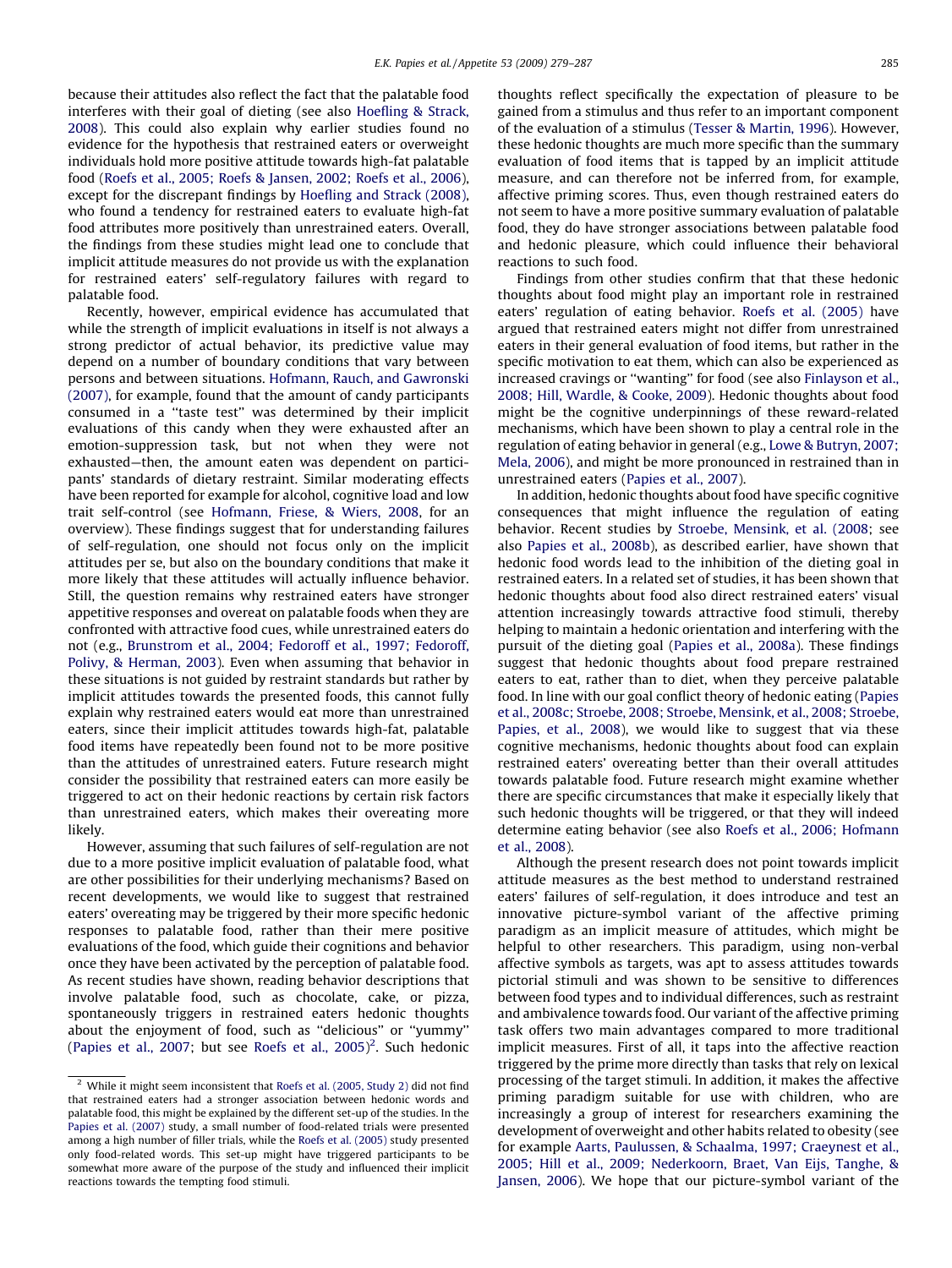<span id="page-7-0"></span>affective priming paradigm can be helpful in studying cognitive processes in children and adults alike and thus foster our understanding of nonconscious mechanisms of self-regulation.

#### Acknowledgements

The work in this paper was supported by a grant from the Research Institute for Psychology and Health, and by grants from the Netherlands Organization for Scientific Research awarded to Wolfgang Stroebe (ZONMW-grant 121510001) and to Henk Aarts (VICI-grant 453-06-002).

#### References

- Aarts, H., Custers, R., & Marien, H. (2008). Preparing and motivating behavior outside of awareness. Science, 319, 1639.
- Aarts, H., Paulussen, T., & Schaalma, H. (1997). Physical exercise habit: on the conceptualization and formation of habitual health behaviours. Health Education Research, 12, 363–374.
- Aiken, L. S., & West, S. G. (1991). Multiple regression: Testing and interpreting interactions. Thousand Oaks, CA: Sage Publications Inc.
- Banse, R. (2001). Affective priming with liked and disliked persons. Prime visibility determines congruency and incongruency effects. Cognition & Emotion, 15, 501-520.
- Baron, R. M., & Kenny, D. A. (1986). The moderator-mediator variable distinction in social psychological research. Conceptual, strategic, and statistical considerations. Journal of Personality and Social Psychology, 51, 1173–1182.
- Blundell, J. E., & Finlayson, G. (2004). Is susceptibility to weight gain characterized by homeostatic or hedonic risk factors for overconsumption? Physiology & Behavior, 82, 21–25.
- Brunstrom, J. M., Yates, H. M., & Witcomb, G. L. (2004). Dietary restraint and heightened reactivity to food. Physiology and Behavior, 81, 85–90.
- Conner, M., & Sparks, P. (2002). Ambivalence and attitudes. European Review of Social Psychology, 12, 37–70.
- Craeynest, M., Crombez, G., Haerens, L., & De Bourdeaudhuij, I. (2007). Do overweight youngsters like food more than lean peers? Assessing their implicit attitudes with a personalized implicit association task. Food Quality and Preference, 18, 1077–1084.
- Craeynest, M., Crombez, G., de Houwer, J., Deforche, B., Tanghe, A., & Bourdeaudhuij, I. D. (2005). Explicit and implicit attitudes towards food and physical activity in childhood obesity. Behaviour Research and Therapy, 43, 1111–1120.
- de Houwer, J., & Moors, A. (2007). How to define and examine the implicitness of implicit measures. In B. Wittenbrink & N. Schwarz (Eds.), Implicit measures of attitudes: Procedures and controversies (pp. 179–194). New York: Guilford Press.
- de Houwer, J., Teige-Mocigemba, S., Spruyt, A., & Moors, A. (2009). Implicit measures. A normative analysis and review. Psychological Bulletin, 135, 347–368.
- Eagly, A. H., & Chaiken, S. (1993). The psychology of attitudes. Fort Worth, TX: Harcourt Brace Jovanovich.
- Elfhag, K., & Rössner, S. (2005). Who succeeds in maintaining weight loss? A conceptual review of factors associated with weight loss maintenance and weight regain. Obesity Reviews, 6, 67–85.
- Fazio, R. H., & Olson, M. A. (2003). Implicit measures in social cognition research. Their meaning and uses. Annual Review of Psychology, 54, 297–327.
- Fazio, R. H., Sanbonmatsu, D. M., Powell, M. C., & Kardes, F. R. (1986). On the automatic activation of attitudes. Journal of Personality and Social Psychology, 50, 229–238.
- Fedoroff, I. C., Polivy, J., & Herman, C. P. (1997). The effect of pre-exposure to food cues on the eating behavior of restrained and unrestrained eaters. Appetite, 28, 33–47.
- Fedoroff, I. C., Polivy, J., & Herman, C. P. (2003). The specificity of restrained versus unrestrained eaters' responses to food cues: General desire to eat, or craving for the cued food? Appetite, 41, 7–13.
- Finlayson, G., King, N., & Blundell, J. (2008). The role of implicit wanting in relation to explicit liking and wanting for food: Implications for appetite control. Appetite, 50, 120–127.
- Fishbach, A., & Shah, J. Y. (2006). Self-control in action: Implicit dispositions toward goals and away from temptations. Journal of Personality and Social Psychology, 90, 820–832.
- Flegal, K. M. (2005). Epidemiologic aspects of overweight and obesity in the United States. Physiology & Behavior, 86, 599–602.
- Gorman, B. S., & Allison, D. B. (1995). Measures of restrained eating. In D. B. Allison (Ed.), Handbook of assessment methods for eating behaviors and weight related problems: Measures, theory, and research (pp. 149–184). Thousand Oaks, CA: Sage Publications, Inc.
- Greenwald, A. G., McGhee, D. E., & Schwartz, J. L. K. (1998). Measuring individual differences in implicit cognition. The implicit association test. Journal of Personality and Social Psychology, 74, 1464–1480.
- Harvey, K., Kemps, E., & Tiggemann, M. (2005). The nature of imagery processes underlying food cravings. British Journal of Health Psychology, 10, 49–56.
- Herman, C. P., & Polivy, J. (1980). Restrained eating. In A. J. Stunkard (Ed.), Obesity (pp. 208–225). Philadelphia: Saunders.
- Hermans, D., De Houwer, J., & Eelen, P. (1994). The affective priming effect. Automatic activation of evaluative information in memory. Cognition & Emotion, 8, 515-533.
- Hill, C., Wardle, J., & Cooke, L. (2009). Adiposity is not associated with children's reported liking for selected foods. Appetite, 52, 603–608.
- Hoefling, A., & Strack, F. (2008). The tempting effect of forbidden foods. High calorie content evokes conflicting implicit and explicit evaluations in restrained eaters. Appetite, 51, 681–689.
- Hofmann, W., Friese, M., & Wiers, R. W. (2008). Impulsive versus reflective influences on health behaviour. A theoretical framework and empirical review. Health Psychology Review, 2, 111–137.
- Hofmann, W., Rauch, W., & Gawronski, B. (2007). And deplete us not into temptation. Automatic attitudes, dietary restraint, and self-regulatory resources as determinants of eating behavior. Journal of Experimental Social Psychology, 43, 497–504.
- Jeffery, R. W., Epstein, L. H., Wilson, G. T., Drewnowski, A., Stunkard, A. J., & Wing, R. R. (2000). Long-term maintenance of weight loss: Current status. Health Psychology, 19, 5–16.
- Kaplan, K. J. (1972). On the ambivalence-indifference problem in attitude theory and measurement. A suggested modification of the semantic differential technique. Psychological Bulletin, 77, 361–372.
- Klauer, K. C., & Musch, J. (2003). Affective priming. Findings and theories. In J. Musch & K. C. Klauer (Eds.), The psychology of evaluation: Affective processes in cognition and emotion (pp. 7–49). Mahwah, NJ: Lawrence Erlbaum Associates, Publishers.
- Klauer, K. C., & Teige-Mocigemba, S. (2007). Controllability and resource dependence in automatic evaluation. Journal of Experimental Social Psychology, 43, 648–655.
- Kruger, J., Galuska, D. A., Serdula, M. K., & Jones, D. A. (2004). Attempting to lose weight: Specific practices among U.S. adults. American Journal of Preventive Medicine, 26, 402–406.
- Lamote, S., Hermans, D., Baeyens, F., & Eelen, P. (2004). An exploration of affective priming as an indirect measure of food attitudes. Appetite, 42, 279–286.
- LeGoff, D. B., & Spigelman, M. N. (1987). Salivary response to olfactory food stimuli as a function of dietary restraint and body weight. Appetite, 8, 29–35.
- Lowe, M. R., & Butryn, M. L. (2007). Hedonic hunger. A new dimension of appetite? Physiology & Behavior, 91, 432–439.
- Mann, T., Tomiyama, A. J., Westling, E., Lew, A.-M., Samuels, B., & Chatman, J. (2007). Medicare's search for effective obesity treatments. Diets are not the answer. American Psychologist, 62, 220–233.
- Mela, D. J. (2006). Eating for pleasure or just wanting to eat? Reconsidering sensory hedonic responses as a driver of obesity. Appetite, 47, 10-17.
- Monteith, M. J., Voills, C. I., & Ashburn-Nardo, L. (2001). Taking a look underground. Detecting, interpreting, and reacting to implicit racial biases. Social Cognition, 19, 395–417.
- Nederkoorn, C., Braet, C., Van Eijs, Y., Tanghe, A., & Jansen, A. (2006). Why obese children cannot resist food: The role of impulsivity. Eating Behaviors, 7, 315–322.
- Nisbett, R. E., & Wilson, T. D. (1977). Telling more than we can know. Verbal reports on mental processes. Psychological Review, 84, 231–259.
- Papies, E. K., Stroebe, W., & Aarts, H. (2007). Pleasure in the mind. Restrained eating and spontaneous hedonic thoughts about food. Journal of Experimental Social Psychology, 43, 810–817.
- Papies, E. K., Stroebe, W., & Aarts, H. (2008a). The allure of forbidden food: On the role of attention in self-regulation. Journal of Experimental Social Psychology, 44, 1283– 1292.
- Papies, E. K., Stroebe, W., & Aarts, H. (2008b). Healthy cognition. Processes of selfregulatory success in restrained eating. Personality and Social Psychology Bulletin, 34, 1290–1300.
- Papies, E. K., Stroebe, W., & Aarts, H. (2008c). Understanding dieting. A social cognitive analysis of hedonic processes in self-regulation. European Review of Social Psychology, 19, 339–383.
- Pinel, J. P. J., Assanand, S., & Lehman, D. R. (2000). Hunger, eating, and ill health. American Psychologist, 55, 1105–1116.
- Roefs, A., Herman, C. P., MacLeod, C. M., Smulders, F. T. Y., & Jansen, A. (2005). At first sight. How do restrained eaters evaluate high-fat palatable foods? Appetite, 44, 103–114.
- Roefs, A., & Jansen, A. (2002). Implicit and explicit attitudes toward high-fat foods in obesity. Journal of Abnormal Psychology, 111, 517–521.
- Roefs, A., Quaedackers, L., Werrij, M. Q., Wolters, G., Havermans, R., Nederkoorn, C., et al. (2006). The environment influences whether high-fat foods are associated with palatable or with unhealthy. Behaviour Research and Therapy, 44, 715– 736.
- Rogers, P. J., & Hill, A. J. (1989). Breakdown of dietary restraint following mere exposure to food stimuli. Interrelationships between restraint, hunger, salivation, and food intake. Addictive Behaviors, 14, 387–397.
- Stroebe, W. (2000). Social Psychology and Health. Buckingham, UK: Open University Press.
- Stroebe, W. (2008). Dieting, overweight and obesity. Self-regulation in a food-rich environment. Washington, DC: American Psychological Association.
- Stroebe, W., Mensink, W., Aarts, H., Schut, H., & Kruglanski, A. W. (2008a). Why dieters fail. Testing the goal conflict model of eating. Journal of Experimental Social Psychology, 44, 26–36.
- Stroebe, W., Papies, E. K., & Aarts, H. (2008b). From homeostatic to hedonic theories of eating. Self-regulatory failure in food-rich environments. Applied Psychology: An International Review, 57, 172–193.
- Tepper, B. J. (1992). Dietary restraint and responsiveness to sensory-based food cues as measured by cephalic phase salivation and sensory specific satiety. Physiology and Behavior, 52, 305–311.
- Tesser, A., & Martin, L. (1996). The psychology of evaluation. In E. T. Higgins & A. W. Kruglanski (Eds.), Social psychology: Handbook of basic principles (pp. 948–). New York, NY, US: Guilford Press.
- Thompson, M. M., Zanna, M. P., & Griffin, D. W. (1995). Let's not be indifferent about (attitudinal) ambivalence. In R. E. Petty & J. A. Krosnick (Eds.), Attitude strength: Antecedents and consequences (pp. 361–386). Mahwah: Erlbaum.